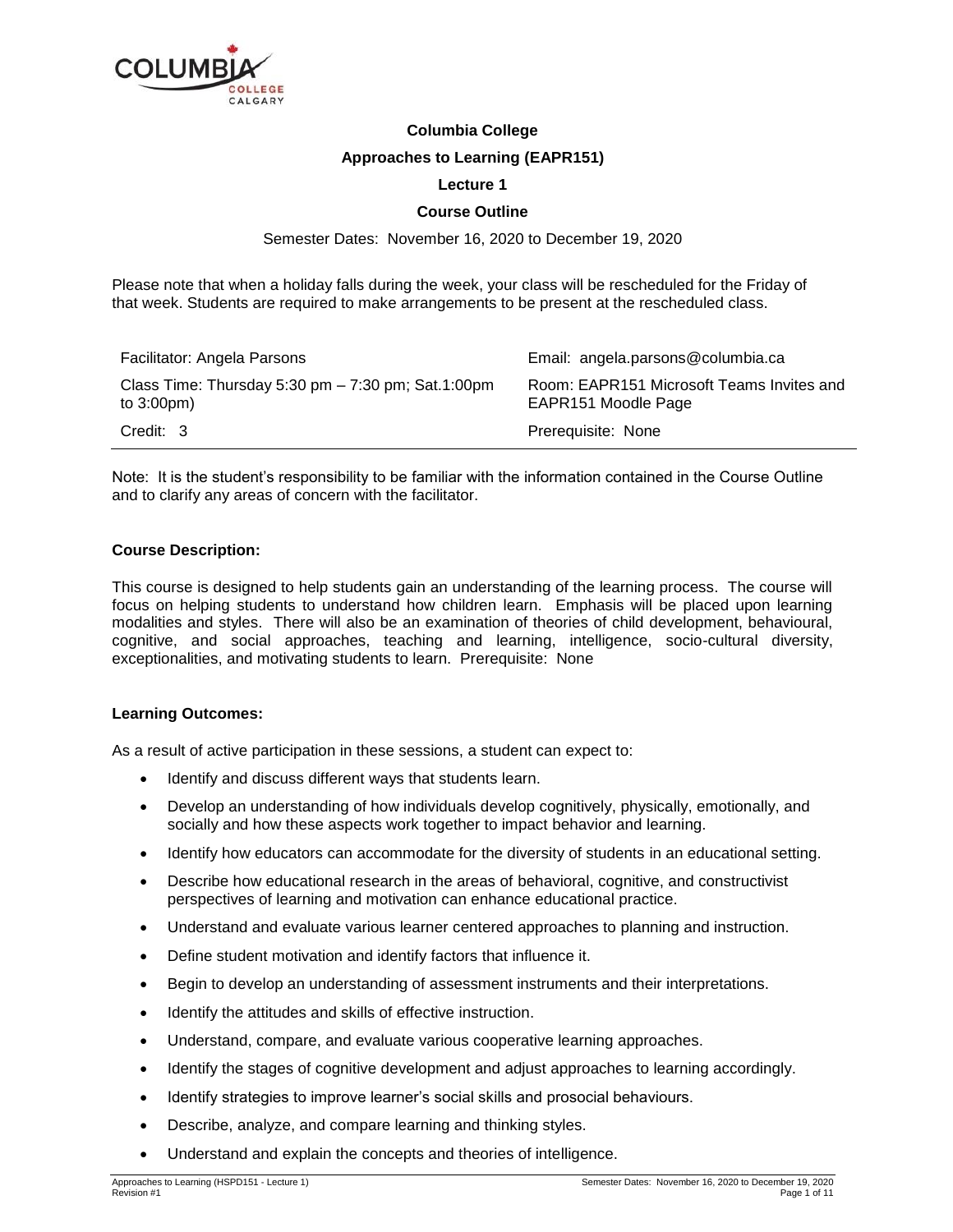#### Course Format

This remote course uses a variety of online teaching/learning methods including discussion, personal reflection, experiential exercises, student presentations, role-plays, group activities and especially case studies. Our faculty aims to create a learning environment where the learner is actively engaged in inquiry, critical thinking and problem solving. The online classroom provides you with a place where you can learn with and from others in a cooperative and collaborative manner.

You are expected to take a very active part in online class discussions in addition to taking responsibility for your own learning. The course expects you to be a positive and co-operative team member. Columbia College uses a facilitation model of instruction where the facilitator's role is to facilitate your learning. The expectation is that you will come to class prepared with pre-class homework completed. Your facilitator will engage you in activities that are based on your completed homework and readings. Your enthusiastic and positive approach in the classroom will create an atmosphere that will help every student develop the knowledge, skills and attitudes that are needed for success.

How you conduct yourself in our synchronous and asynchronous class activities will, to a large extent, mirror your conduct in society and your future work site. For example, if you have a tendency to ask questions, challenge the ideas of others in a respectful manner, draw out the best from your colleagues, and encourage both group development and task accomplishment in this class, it is likely you will do the same at work. A high level of student involvement and developing professionalism is expected in the online classroom as you work towards your goal.

#### **Required Textbooks and Equipment:**

Santrock, J.W. (2018). *Educational Psychology: Theory and Application to Fitness and Performance, Sixth Canadian Edition*. New York, NY: McGraw-Hill Education.

*Making A Difference*: Meeting diverse learning needs with differentiated instruction. Government of Alberta Education (2010).

Also, use other academic sources like Google Scholar.

*Further Recommended Readings and Resources:*

To be assigned by facilitator

#### **Homework Assignment Due for the First Class:**

- 1. Read this course outline and be prepared to discuss in class.
- 2. Read Chapter 1 (Educational Psychology) and Chapter 1 (Making A Difference).
- 3. As a result of your reading assignment, write down at least three (3) questions that you would find beneficial to discuss in class.
- 4. Prepare for a test on the assigned readings.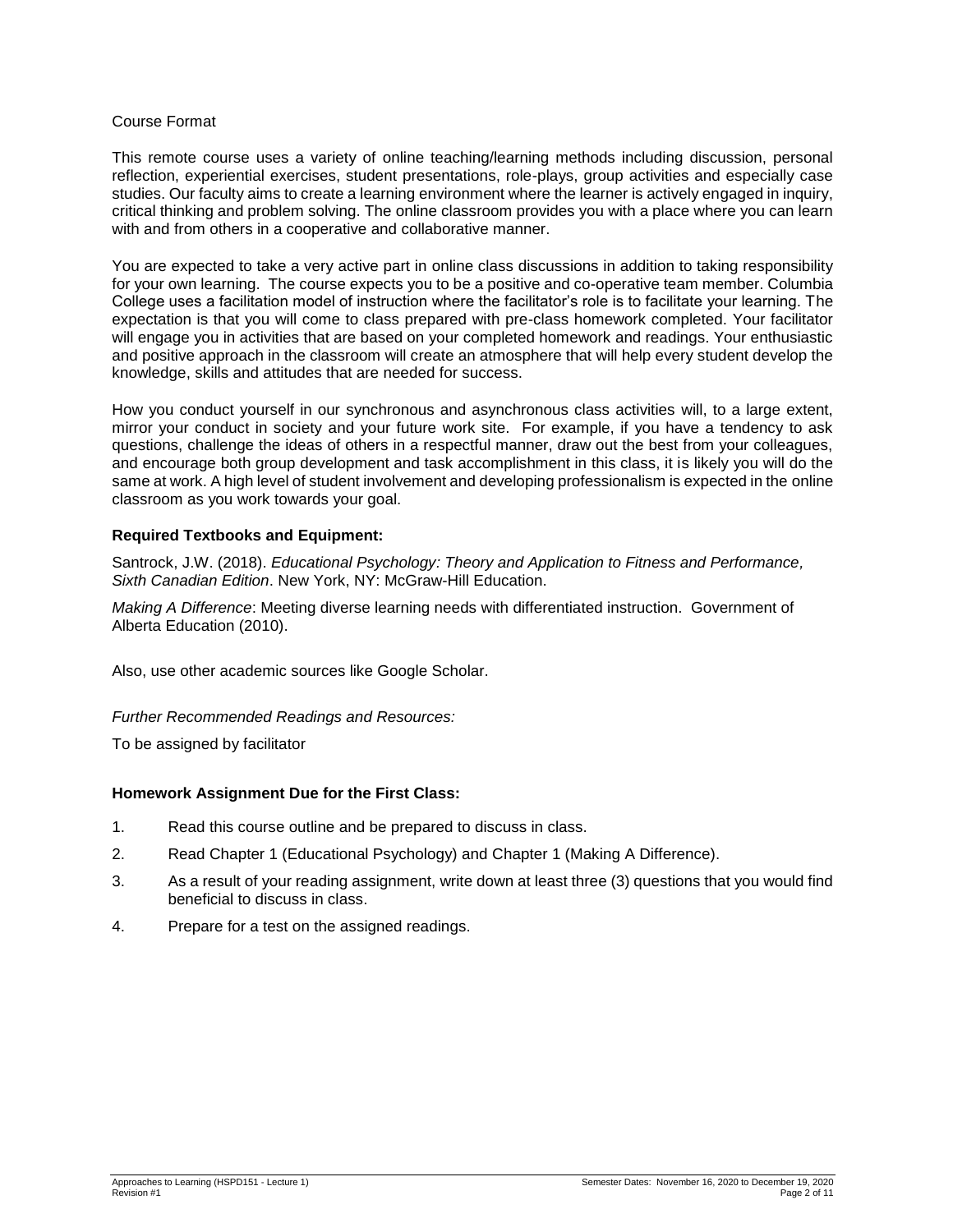## **Evaluation - Assessment of Student Performance:**

The final grade in the course will be based on the following elements. Wherever possible facilitators will use rubrics to assess your performance and offer feedback.

| <b>Title of Assignment/Examination</b> | Due Date                    | Weight |
|----------------------------------------|-----------------------------|--------|
| Daily Tests                            | Daily, Classes 1 through 10 | 25%    |
| Assignment 1                           | Class 4                     | 20%    |
| Assignment 2 - Case Study              | Class 7                     | 25%    |
| <b>Final Case Study Project</b>        | Class 10                    | 30%    |

Please note that all homework and assignments are due at the beginning of each class. You must submit both assignments, and write the final exam in order to pass the course.

#### **Grading:**

Grades for each component will be added together at the end of the semester. The final total will be translated to the Columbia College's 4.0 grading scale as follows:

#### *Marking and Grading Conversion:*

| <b>Description</b> | <b>Letter Grade</b> | <b>Grade Points</b> |     | <b>Percentage Scale</b> |
|--------------------|---------------------|---------------------|-----|-------------------------|
| Excellent          | $A+$                | 4.0                 | 100 | 95                      |
|                    | Α                   | 4.0                 | 94  | 90                      |
|                    | A-                  | 3.7                 | 89  | 85                      |
| Good               | B+                  | 3.3                 | 84  | 80                      |
|                    | B                   | 3.0                 | 79  | 75                      |
|                    | <b>B-</b>           | 2.7                 | 74  | 70                      |
| Satisfactory       | $C+$                | 2.3                 | 69  | 65                      |
|                    | C                   | 2.0                 | 64  | 60                      |
|                    | $C -$               | 1.7                 | 59  | 55                      |
| Poor               | D                   | 1.0                 | 54  | 50                      |
| Failure            | F                   | 0.0                 | 49  | 0                       |

**Please note that to pass this course you must earn at least a "D" (a minimal pass).**

#### **Submission and Completion of Assignments:**

You are expected to submit assignments by the due date. Any late assignments may be assessed a marking penalty of 5% per working day. If you are unable to submit an assignment on the due date, you must request an extension **before** the due date by filling out an *Application for Assignment Extension form (SSPP-F012)* that is to be submitted to the Department Chair for approval. This form is available on Columbia's website, Bldg. 802 – Main Office and from Department Chairs.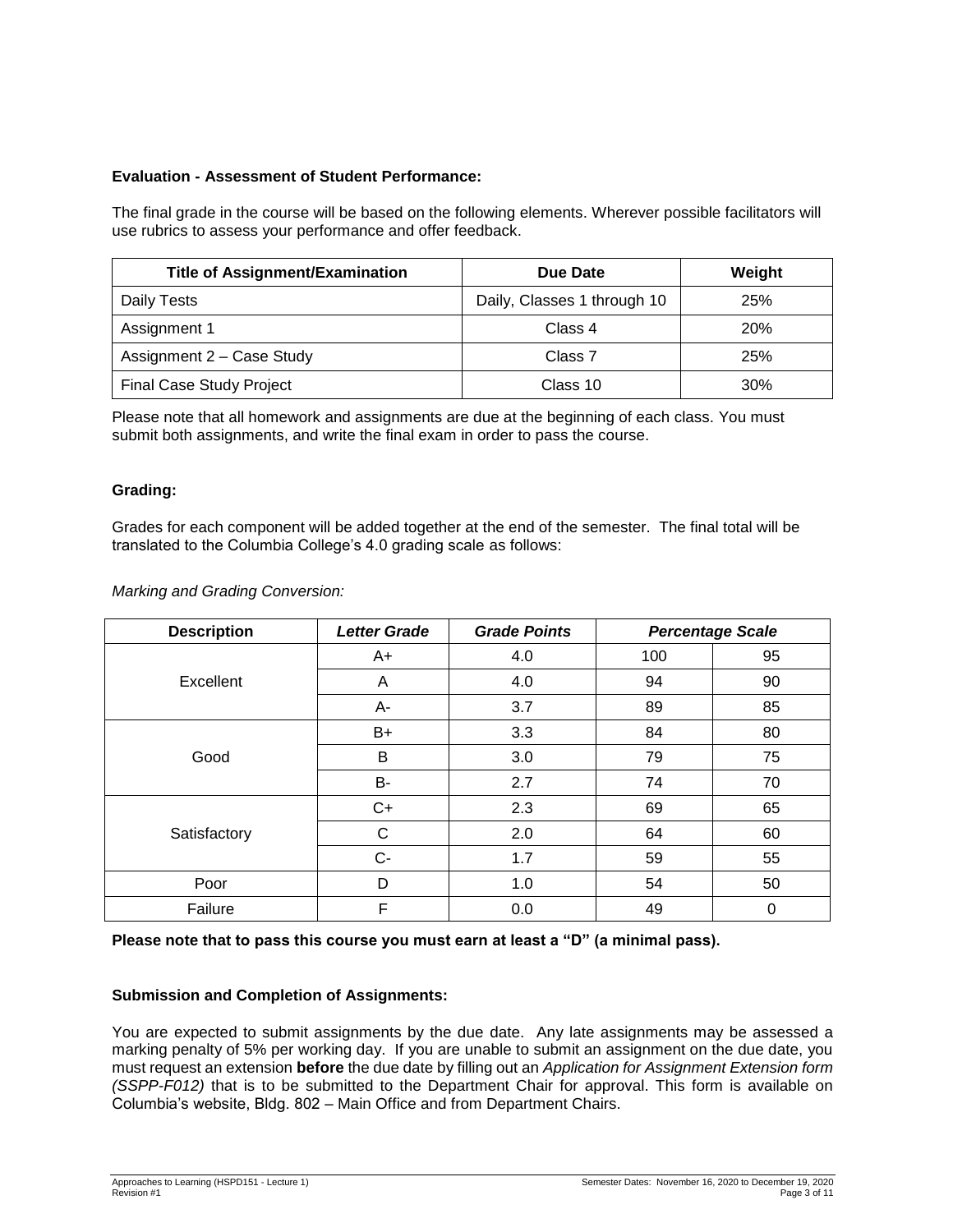#### **Attendance Requirements:**

Columbia College believes that students are committed to their program and learning experiences. However, it is understood that there are times when students may be absent. Any absences can be viewed as a potentially serious disruption of the learning process and necessary achievement of the learning objectives. Being late is also considered unacceptable as it interferes with the learning opportunities of others. Unavoidable absences or lateness must be reported to the course facilitator in advance. Please refer to Columbia College's *Attendance Policy and Regulations (ADM-P151)* for detailed information on Attendance Requirements.

#### **Academic Integrity:**

Academic dishonesty is a serious offence and can result in suspension or expulsion from Columbia College.

There is no tolerance for academic dishonesty and any student caught plagiarizing is subject to serious sanctions as outlined in the *Student Code of Conduct Policy (ADM-P229)*. Students are encouraged to familiarize themselves with this policy and avoid any behavior that could possibly be seen as cheating, plagiarizing, misrepresenting, or putting into question the integrity of one's academic work.

#### **Student Conduct:**

It is the responsibility of each student to uphold the expectations and responsibilities outlined in the *Student Code of Conduct Policy (ADM-P229)* and any additional requirements established by your program.

Generally, each student will:

- be respectful and courteous toward others:
- demonstrate appropriate and supportive communication skills, and coach, assist, advise and otherwise support other students in their studies;
- manage any personal stress and conflict in a positive and resourceful manner, and assist others to do the same;
- be dressed in a manner appropriate for their workplace or learning environment, as established by the program;
- conduct themselves in a professional manner with regard to their communication with others and their behavior in class;
- conduct themselves with academic integrity in all of their learning activities, tests, exams, and assignments
- Keep up with day-to-day classroom and course expectations.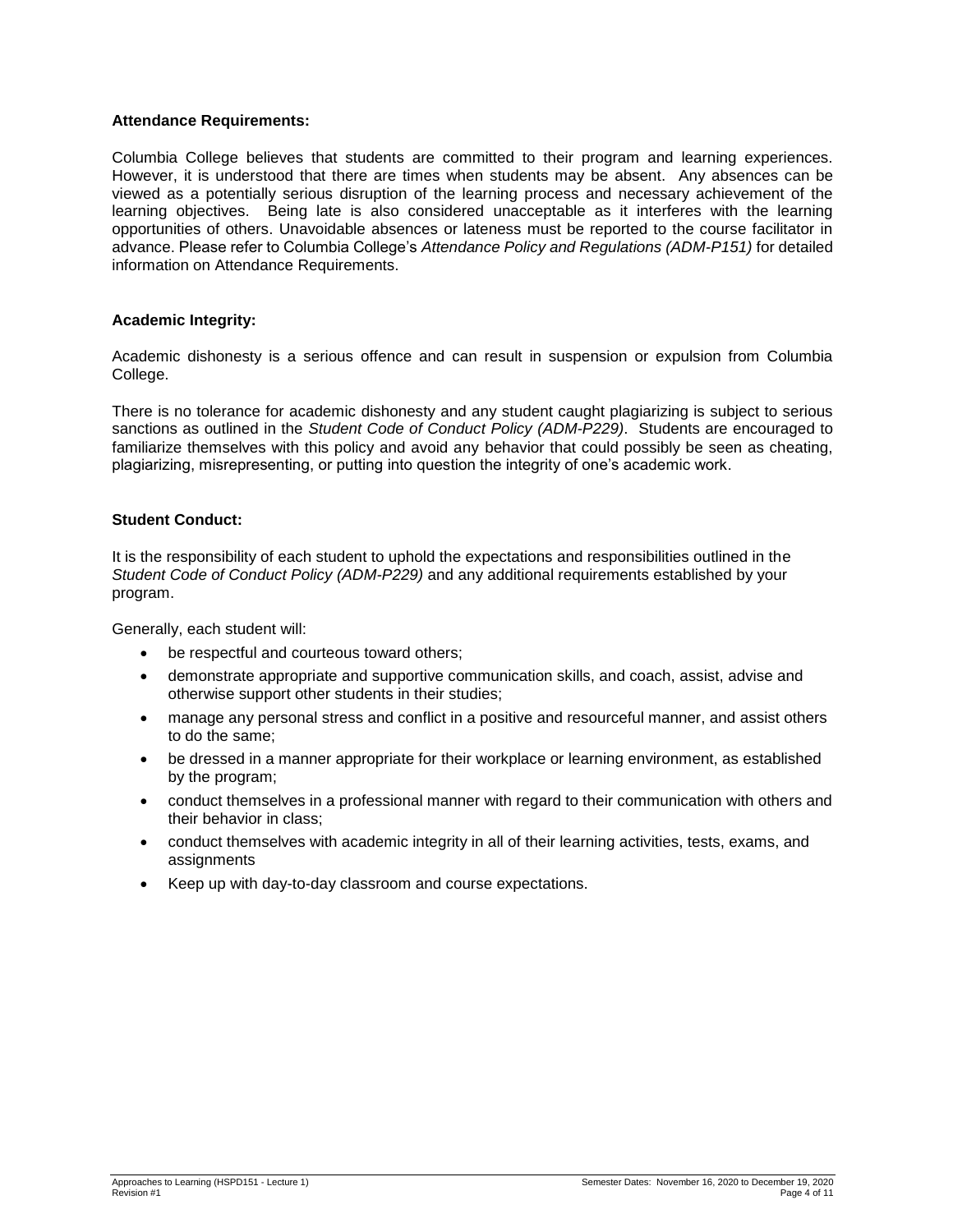## **Important Dates:**

| <b>Description</b>                               | <b>Date</b>                                                                                                            |
|--------------------------------------------------|------------------------------------------------------------------------------------------------------------------------|
| Last to add/drop courses                         | 5 school operating days from the start of the semester<br>OR before the third scheduled class, whichever is<br>greater |
| Last day to withdraw without academic<br>penalty | 50% or less of the semester has been completed                                                                         |

#### **Appeals:**

Please refer to the *Student Appeal Policy (ADM-P177)*.

## **Students with Temporary or Permanent Disabilities or Medical Conditions:**

Students with temporary or permanent disabilities or Medical Conditions may apply for accommodations. To be considered for an accommodation, a student must register with Columbia College's Accessibility Services by making an appointment with an Accessibility Services Advisor – Main Office – Bldg. 802 or emailing [accessibilityservices@columbia.ab.ca.](mailto:accessibilityservices@columbia.ab.ca) The Department Chair or facilitator is not able to provide you with any accommodations without you taking this step. Please refer to Columbia College's website to review *the Student Accommodation Policy (ADM-P188) and Student Guide to Accessibility Services (SSCM-001).*

#### **Student Support:**

Students should be aware that Life Coaching, Career and Accessibility Services, and Student Support Services (i.e. tutoring, academic strategists, etc.) are provided by Columbia College. Inquire how to request these services at the Main Office in building 802. It is the student's responsibility to discuss their specific learning needs with the appropriate service provider.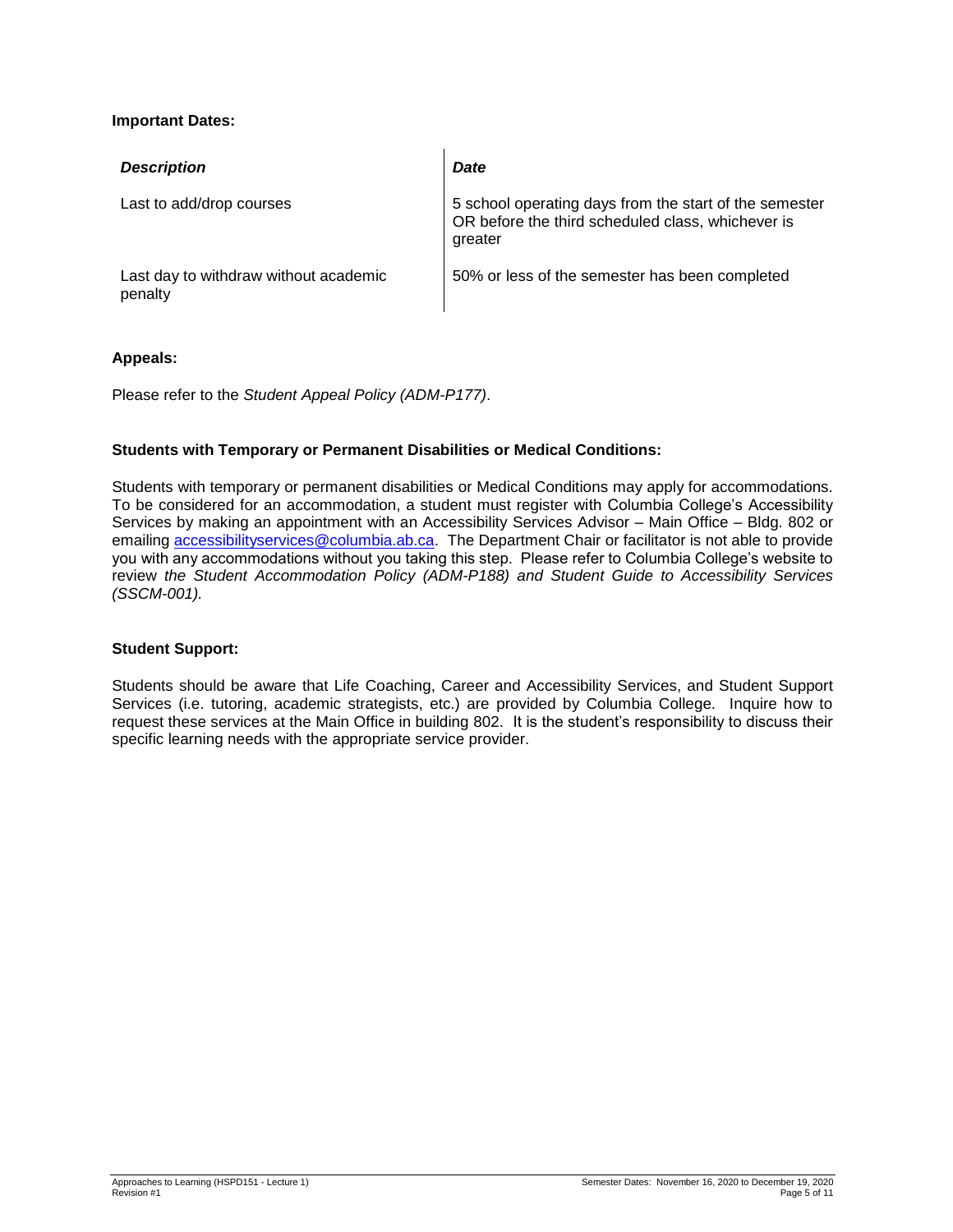## **Class Schedule/Overview:**

Please note that this schedule is subject to change. Any changes or cancellations will be emailed to you. It is your responsibility to check the email address you have given to the school on a daily basis for any messages from the Department Chair/designate, facilitator or College Administration. It is the student's responsibility to be familiar with the information contained in the Course Outline and to clarify any areas of concern with the facilitator.

| <b>Class</b><br><b>Session</b> | <b>Topics</b>                                                                                                                                                 | <b>Pre-Class Readings</b>                                                                                                                              |
|--------------------------------|---------------------------------------------------------------------------------------------------------------------------------------------------------------|--------------------------------------------------------------------------------------------------------------------------------------------------------|
| Class 1                        | Introduce Course Outline and Text<br><b>Tool for Effective Teaching</b><br>Differentiated Instruction: An<br>Introduction                                     | <b>Educational Psychology Chapter 1</b><br>Making A Difference Chapter 1                                                                               |
| Class 2                        | Cognitive and Language Development<br>Social Contexts and Socioemotional<br>Development                                                                       | Educational Psychology Chapters 2 & 3                                                                                                                  |
| Class 3                        | <b>Individual Variations</b><br>$\bullet$<br>Learners who are exceptional<br><b>Developing Learner Profiles</b><br><b>Differentiated Learning Experiences</b> | Educational Psychology Chapters 4 & 6<br>Making A Difference Chapter 3 & 5                                                                             |
| Class 4                        | <b>Sociocultural Variations</b><br>English Language Learners (ELL)                                                                                            | <b>Educational Psychology Chapter 5</b><br>٠<br>Making a Difference Chapter 9<br><b>Assignment #1 Due</b>                                              |
| Class <sub>5</sub>             | <b>Behavioral and Social Cognitive</b><br>$\bullet$<br>Approaches<br>The Information-Processing Approach                                                      | Educational Psychology Chapters 7 & 8                                                                                                                  |
| Class <sub>6</sub>             | <b>Complex Cognitive Processes</b><br>٠<br>Social Constructivism                                                                                              | Educational Psychology Chapters 9 & 10                                                                                                                 |
| Class <sub>7</sub>             | Learning and Cognition in the Content<br>$\bullet$<br>Areas<br><b>Technology and Education</b><br>Leveraging Technology                                       | Educational Psychology Chapters 11 &<br>$\bullet$<br>12 (NOTE: Learning Objective 4 only)<br>Making a Difference Chapter 6<br><b>Assignment #2 Due</b> |
| Class 8                        | Motivation, Teaching, and Learning<br>$\bullet$                                                                                                               | Educational Psychology Chapter 13<br>$\bullet$                                                                                                         |
| Class 9                        | Managing the Classroom<br>Classroom Assessment, Grading and<br>Testing                                                                                        | Educational Psychology Chapter 14 & 15                                                                                                                 |
| Class 10                       | <b>Final Presentation Day</b>                                                                                                                                 | <b>Final Case Study Project Due</b>                                                                                                                    |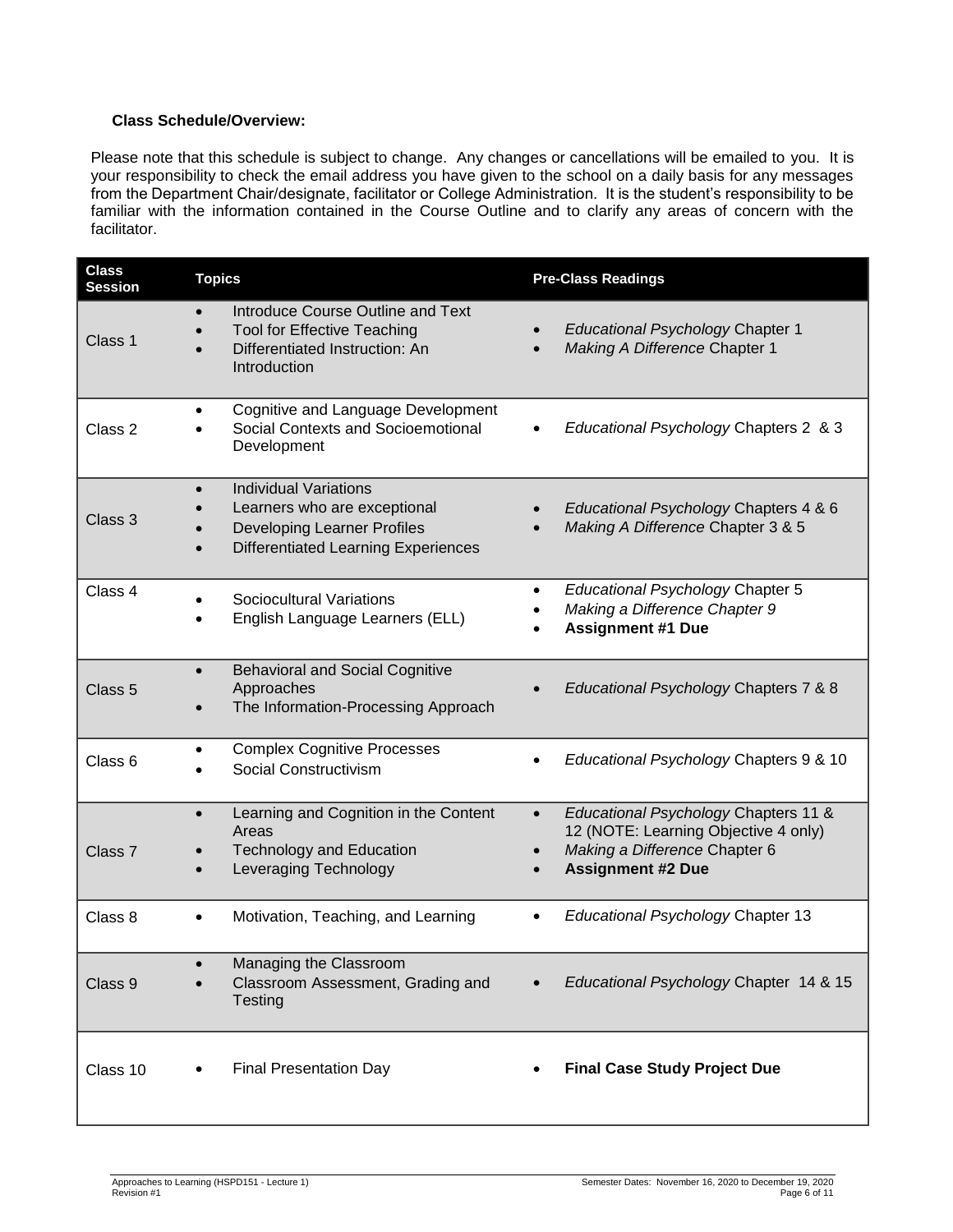## **Appendix 1 Assignment Outlines**

## **Daily Tests Due Date: Each class from classes 1 through 10. Weight: 25%**

Students will be expected to read the assigned chapters in the text and other assigned readings and be prepared to write a graded test based on these reading assignments. All tests are available on Moodle from 8:30 AM to 11:59 PM on the day of the class. There will only be one attempt on all Daily Tests.

#### **Assignment 1: Reflect on an Educational Theory Due Date: Class 4 Weight: 20%**

Students will be required to create a visually appealing, two-page handout summarizing the theory of one of the educational theorists below:

- Jean Piaget
- Lev Vygotsky
	-
- B.F. Skinner
- Albert Bandura

Howard Gardner

In addition to the handout, students will also be complete a reflection based on the following ideas:

- a) Compare and contrast the ideas of two different theorists and explain why you picked this particular theory
- b) Detail the importance of learning about these educational theories
- c) Reflect on your experience of this assignment
- **Format:** This assignment should be typed and double-spaced. Do not include title pages. Include your name at the top of each page. A minimum of one inch margins on each side. 12 point Times New Roman font is preferred. The reflection should be a minimum length of 500 words but is not to exceed 750 words.

Students will be evaluated according to the attached rubric: Reflect on an Educational Theory Rubric

#### **Assignment 2: Analysis of a Case Study Due Date: Class 7 Weight: 25%**

Students will read over the following case study and will then be required to complete a case study analysis using the following questions as a guide:

- Identify the main issue/problem/key ideas
- Provide an analysis and interpretation of the issue
- Draw a clear conclusion and identify implications
- Demonstrate problem solving skills by showing what your responsibility as an EA could be in this situation
- Show a strong working knowledge and understanding of Educational Psychology.

Students will be assessed using the attached Analysis of a Case Study Rubric and are required to support their analysis with evidence from both of the class texts.

## **Writing Assignment Expectations:**

- **Objective:** The objective of this writing assignment is to critically apply concepts, ideas, and procedures to facilitate higher level learning. The assignments are designed so students can demonstrate the depth of knowledge related to the course content.
- **Focus:** This assignment is designed to apply knowledge from the chapters and class discussions.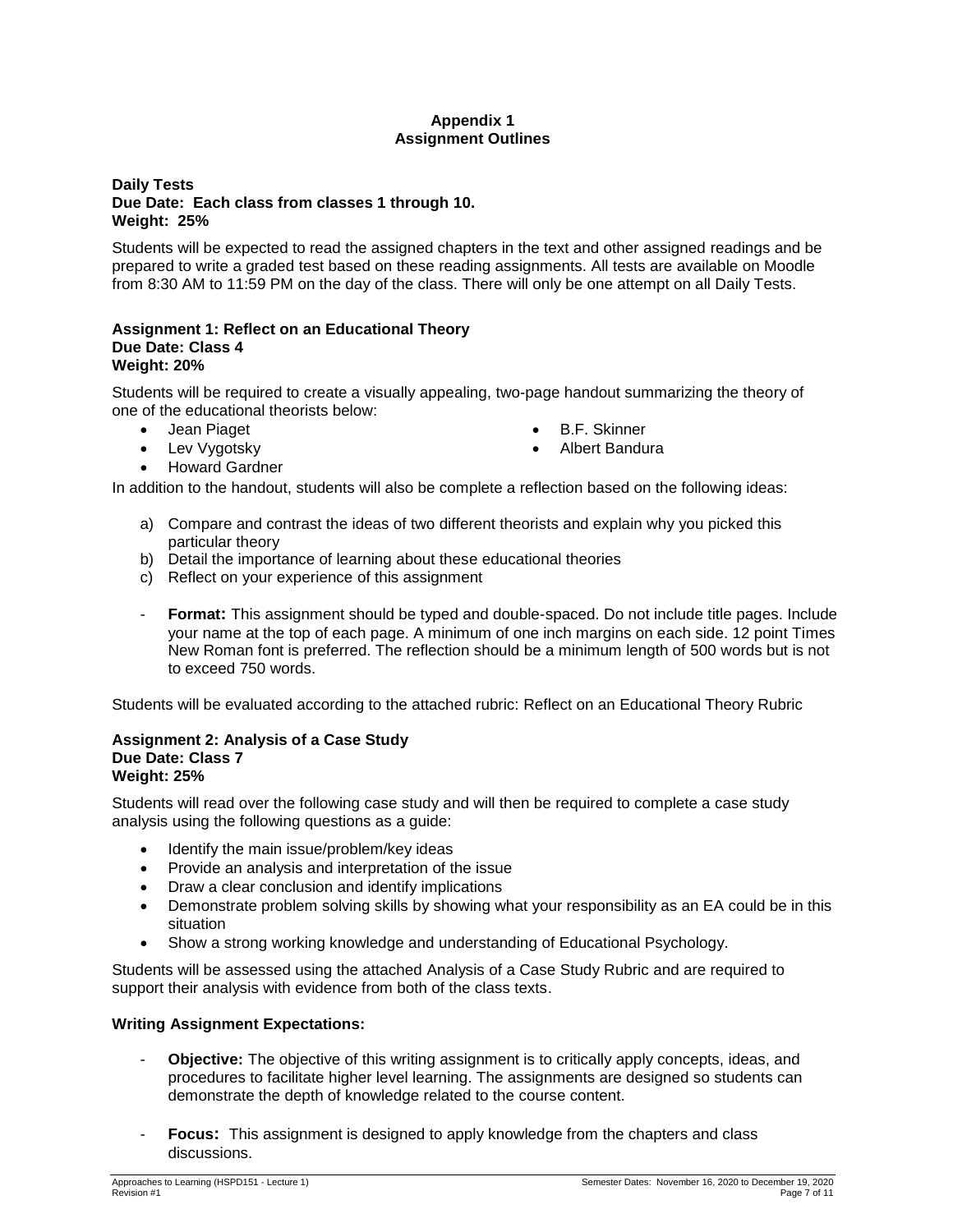- **Format:** This assignment should be typed and double-spaced. Do not include title pages. Include your name at the top of each page. A minimum of one inch margins on each side. 12 point Times New Roman font is preferred. Each assignment should have a minimum length of 500 words but is not to exceed 750 words.

#### **Case Study:**

Jack is 7 years old and in mainstream public school.

He has difficulties understanding language, particularly:

- Long and complex sentences
- Certain words, particularly relating to the language of time and position words such as in front, behind, next to
- Difficulty understanding the meaning of new words and making links between words, for example knowing that 'short' and 'tall' are opposites
- Poor listening skills and a tendency to become distracted

He has difficulties using language and so:

- He struggles to find the right words to say what he wants
- He uses shorter sentences than other children of his age, and cannot always make himself understood
- He enjoys socializing at playtime but does not always understand the rules of games therefore does not always join in in the right way

When Jack is in the classroom, he sits near to the front of the class, facing the teacher. This helps him to focus his attention on the teacher, and it helps her to see when he does not understand the task. The teacher uses frequent gesture when teaching to help keep Jack focused and to give him extra clues about what he is learning. If she wants him to respond to a question or instruction, the teacher always says his name first so that he knows to listen.

Jack is able to understand the routines of the day by following the visual timetable that is up in the classroom. The visual timetable is a timetable of pictures and words that clearly shows the events of the day in the order that they will happen. Each part can be moved so that any changes in the day can be pointed out.

Jack knows what the targets for learning are as they are clearly shown on the whiteboard. What can you do as an EA to support Jack within and outside of the classroom?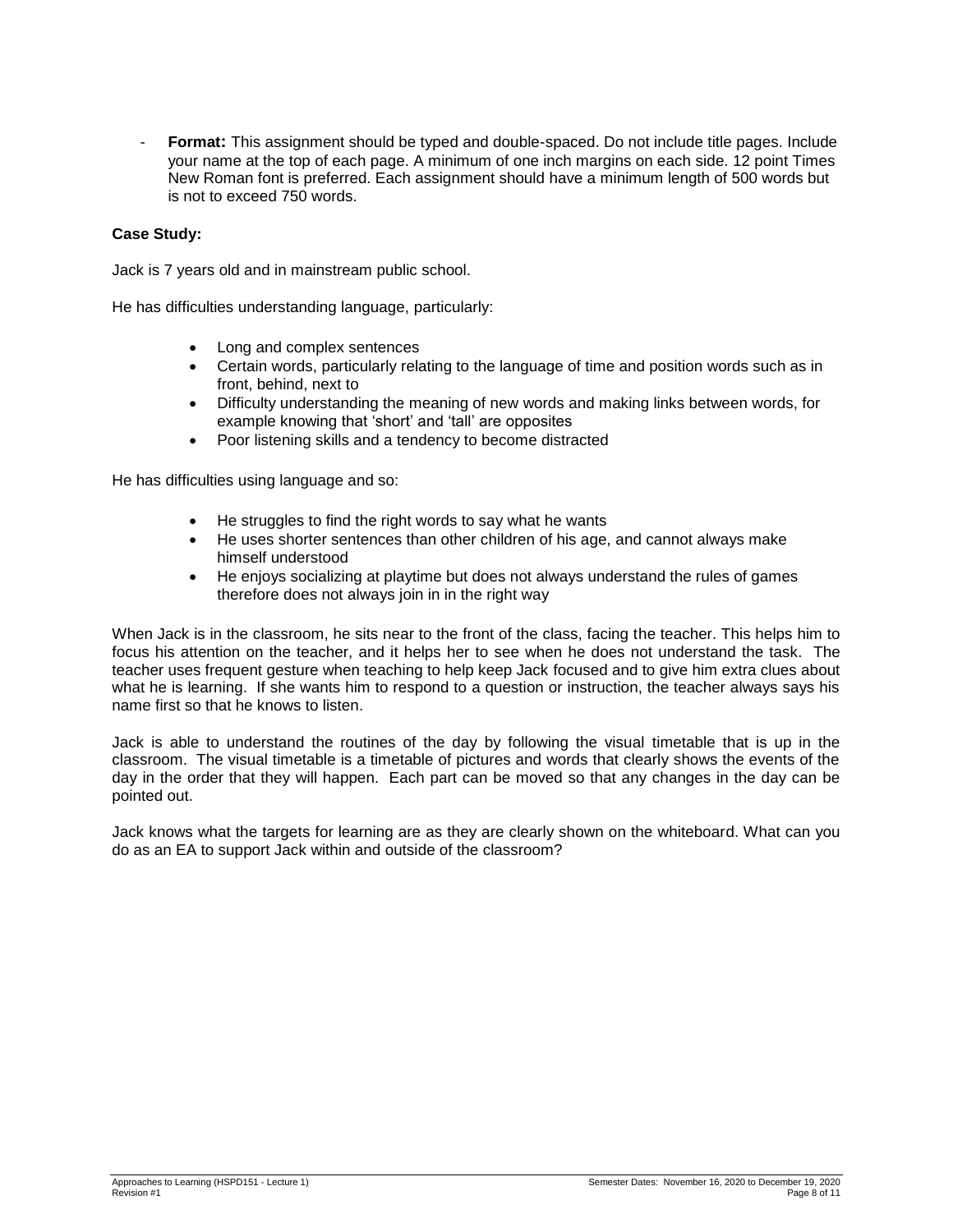**Final Project TBD – Will be introduced by facilitator Due Date: Class 10 Weight: 30%**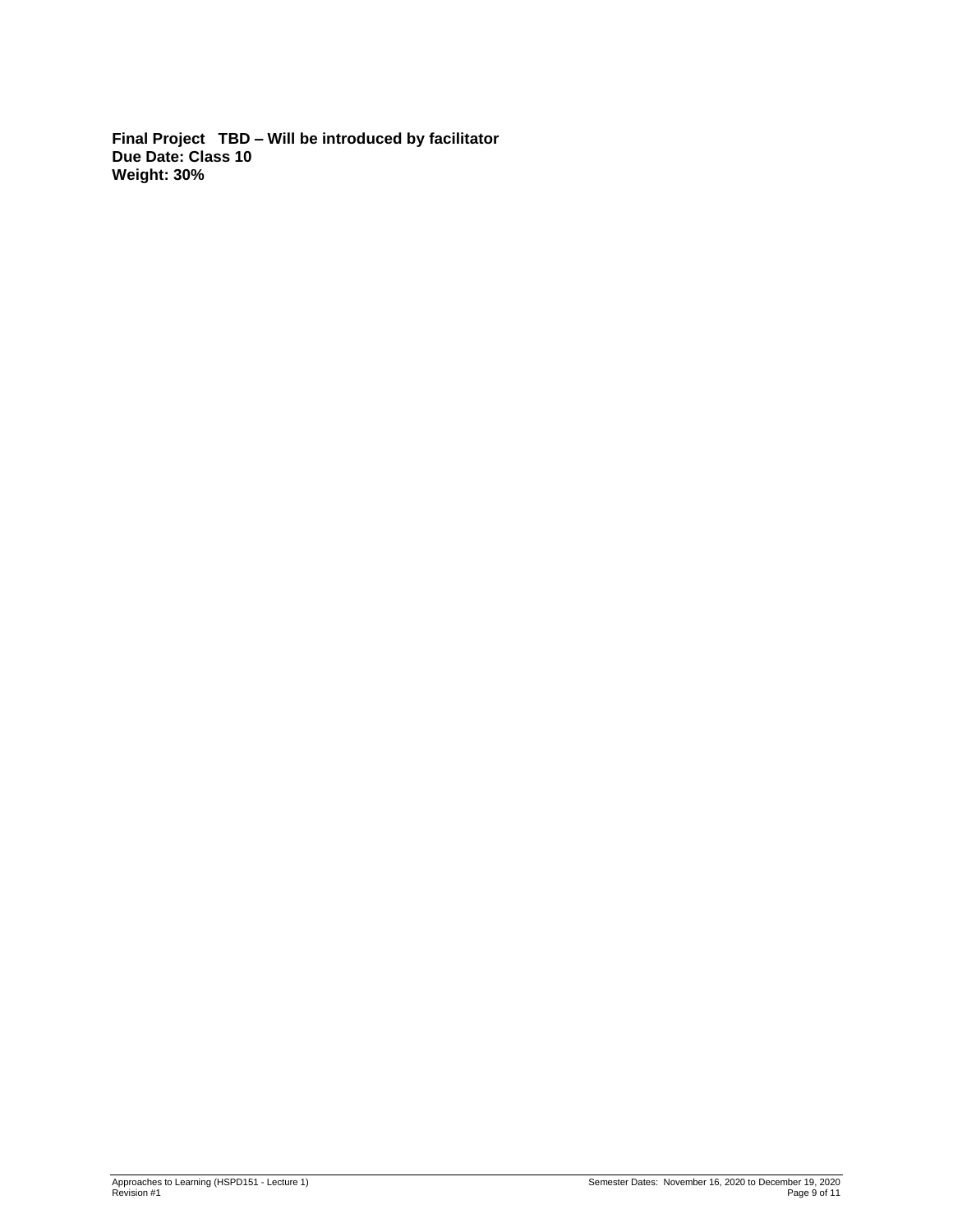## **Appendix 2 Assignment Rubrics**

# **Columbia College Reflect on an Educational Theory Rubric Last Revised: January 22, 2018**

| <b>Student's Name</b>                                                |                                                                                                                                                                                                       | <b>Course Code</b>                                                                                                                                                        | <b>Date</b>                                                                                                                                                                                                                         | <b>Facilitator/Evaluator's Name</b>                                                                                                                                                                       |                                                                                                                                                                            |              |
|----------------------------------------------------------------------|-------------------------------------------------------------------------------------------------------------------------------------------------------------------------------------------------------|---------------------------------------------------------------------------------------------------------------------------------------------------------------------------|-------------------------------------------------------------------------------------------------------------------------------------------------------------------------------------------------------------------------------------|-----------------------------------------------------------------------------------------------------------------------------------------------------------------------------------------------------------|----------------------------------------------------------------------------------------------------------------------------------------------------------------------------|--------------|
| <b>Skills</b>                                                        | $10 - 9$                                                                                                                                                                                              | $8 - 7$                                                                                                                                                                   | $6-5$                                                                                                                                                                                                                               | $4 - 3$                                                                                                                                                                                                   | $2 - 1$                                                                                                                                                                    | <b>Score</b> |
| Depth of<br>Understanding                                            | Demonstrates a<br>conscious and<br>thorough<br>understanding of the<br>theory chosen.<br>Demonstrates<br>$\bullet$<br>excellent insightful<br>reflection.                                             | Demonstrates a<br>thoughtful<br>understanding of the<br>theory chosen.<br>Demonstrates good<br>reflection.                                                                | Demonstrates a basic<br>$\bullet$<br>understanding of the<br>theory.<br>At times, information is<br>$\bullet$<br>not always clear.<br>Demonstrates<br>$\bullet$<br>satisfactory reflection.                                         | • Demonstrates a limited<br>understanding of the<br>theory.<br>Needs to develop more<br>effective reflective<br>practice.                                                                                 | Demonstrates little or<br>$\bullet$<br>no understanding of<br>the theory.<br>Response is not clearly<br>written.<br>Limited to no reflection<br>$\bullet$<br>demonstrated. |              |
| Use of<br>examples and<br>details to<br>support points<br>being made | Uses specific and<br>$\bullet$<br>convincing examples<br>and details making the<br>handout insightful.                                                                                                | Uses relevant<br>$\bullet$<br>examples and details<br>to create a good<br>handout.                                                                                        | Uses some examples<br>$\bullet$<br>and details to support<br>points being made.<br>More examples, details<br>and explanation<br>needed.                                                                                             | • Uses incomplete or<br>vaguely developed<br>examples and/or<br>details. More<br>examples, details, and<br>explanation needed.                                                                            | No examples or details<br>to support points being<br>made. Limited attempt.                                                                                                |              |
| <b>Cohesiveness</b><br>of Response                                   | This reflection provides<br>$\bullet$<br>a clear picture of the<br>student's thinking on<br>this subject matter.<br>Thoughts are<br>$\bullet$<br>presented in a good<br>logical, convincing<br>order. | This reflection gives a<br>good understanding of<br>the student's thinking<br>on this subject matter.<br>Thoughts are usually<br>presented in a clear<br>and logical way. | Most of the time this<br>$\bullet$<br>reflection provides an<br>acceptable indication of<br>the student's thinking<br>on this subject matter.<br>Most of the time<br>$\bullet$<br>thoughts are presented<br>in a sequential manner. | This attempted<br>reflection does not<br>provide a clear picture<br>of the student's thinking<br>on this subject matter.<br>Thoughts are often<br>presented in an<br>inconsistent and<br>illogical order. | This response is<br>$\bullet$<br>confusing and ideas do<br>not tie together.                                                                                               |              |
| <b>Presentation</b>                                                  | 5                                                                                                                                                                                                     | 4                                                                                                                                                                         | 3                                                                                                                                                                                                                                   | $\overline{2}$                                                                                                                                                                                            | 1                                                                                                                                                                          |              |
| Professional<br><b>Presentation</b>                                  | Professionally<br>$\bullet$<br>presented, meeting all<br>requirements.                                                                                                                                | Mostly professionally<br>$\bullet$<br>presented, meeting<br>most requirements.                                                                                            | Satisfactory<br>$\bullet$<br>presentation.                                                                                                                                                                                          | • Lacks adequate<br>professional<br>presentation.                                                                                                                                                         | Not presented<br>$\bullet$<br>professionally.                                                                                                                              |              |

**Total Score out of 35: \_\_\_\_\_\_\_\_\_\_\_**

**Comments:**